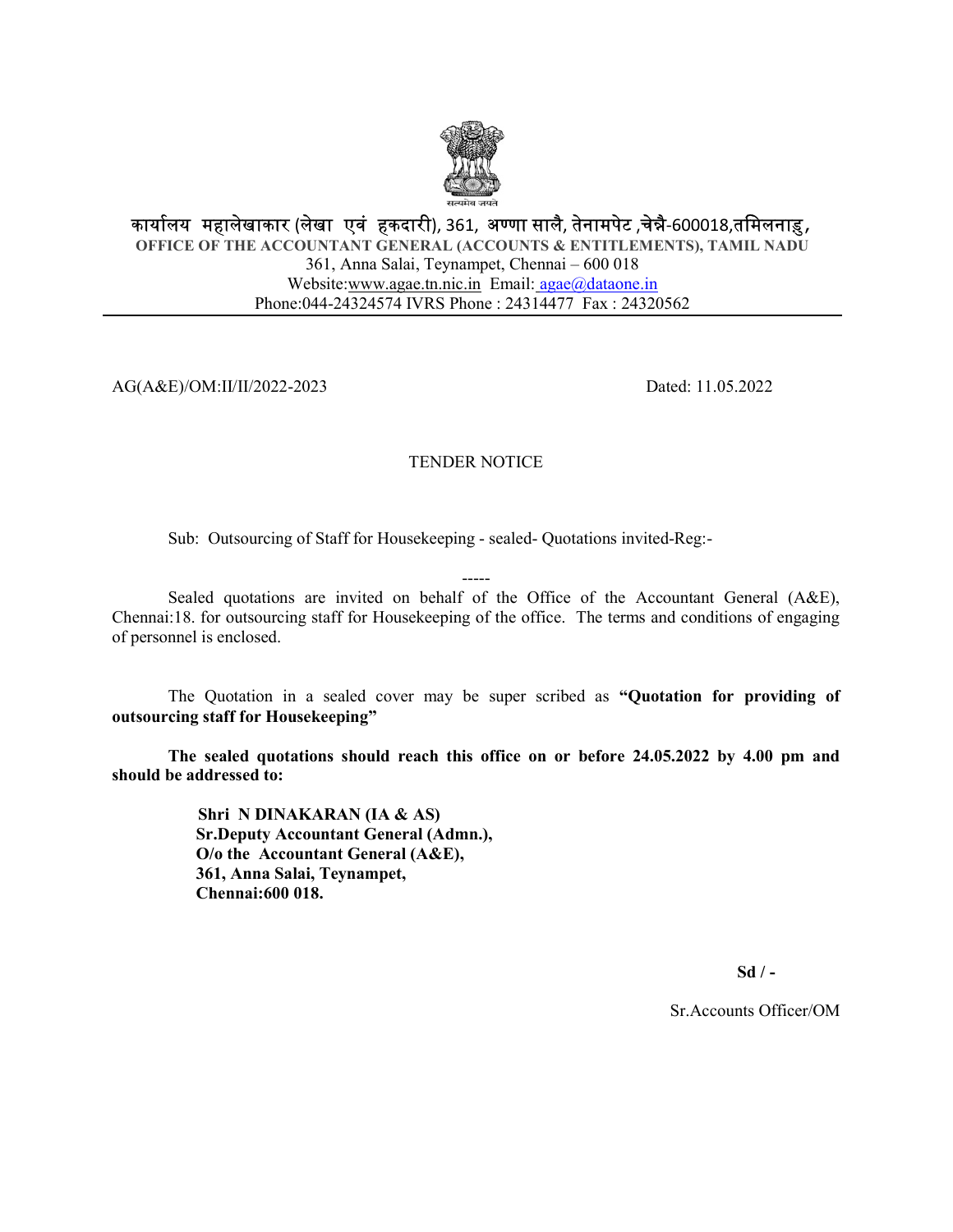## TERMS & CONDITIONS

- (1) Number of persons required for **Housekeeping** is 11 persons (male 2 nos.  $\&$  female 9 nos.). Two male & two female are required for cleaning of the toilets and 7 Female are required to clean and mop the office premises including the upkeep of Garden.
- (2) The timings will be as under:-

| <b>Lategory</b>     | Timings                                             |  |  |  |
|---------------------|-----------------------------------------------------|--|--|--|
| <b>Housekeeping</b> | 07.30 AM To 1 PM and From 2 PM to 4.30<br><b>PM</b> |  |  |  |

(3) Rates quoted in the quotations should be per person per day. The ESI/EPF/CGST/SGST/Service Charges payable may also be shown in the following format:

| Rate/<br>day/<br>person | <b>ESI</b><br>$\sqrt{a}3.25\%$ | <b>EPF</b> | Service<br>charges(per<br>day per<br>person) | TOTAL<br>$(A+B+C+D)$ | <b>CGST</b> | <b>SGST</b> | <b>GRAND TOTAL</b><br>$(A+B+C+D+E+F)$ |
|-------------------------|--------------------------------|------------|----------------------------------------------|----------------------|-------------|-------------|---------------------------------------|
| (A)                     | B)                             | (C)        | D                                            |                      | Έì          | F)          |                                       |
| 663.00                  | 21.55                          | 75.00      |                                              |                      | 9%          | 9%          |                                       |

- (4) Companies/Firms that have not so far transacted with this office may forward a copy of their list of customers specifically mentioning Government departments, if any, where similar services have been provided.
- (5) The number of personnel indicated is only rough estimate. This office reserves the right to increase/reduce the number of personnel without assigning any reason and without prior notice.
- (6) This office reserves the right to accept or reject any or all quotations without assigning any reasons there for. The decision of the Accountant General (A&E) shall be final.
- (7) The Bidder must have ESI, EPF and Service Tax Registration. Copies of Registration Certificates shall be provided.
- (8) Proof of having remitted the EPF/ESI contribution must be enclosed with the bill submitted for each month.
- (9) The Bidder must have obtained Permanent Account Number (PAN) under Income Tax Act, 1961. Copy of PAN shall be provided.
- (10) The Contractor should pay to their personnel a minimum wage, along with variable DA at the prevailing rate as fixed under Central Government Minimum Wages Act, before  $10<sup>th</sup>$  of every month, any breach of the condition will render this contract liable for immediate termination without any prior notice and the same would be dealt with accordingly.
- (11) For the purpose of proper identification of employees, the contractor shall himself issue them the identity card, official uniform and the contract staff are bound to wear uniform, display identity card at the time of duty.